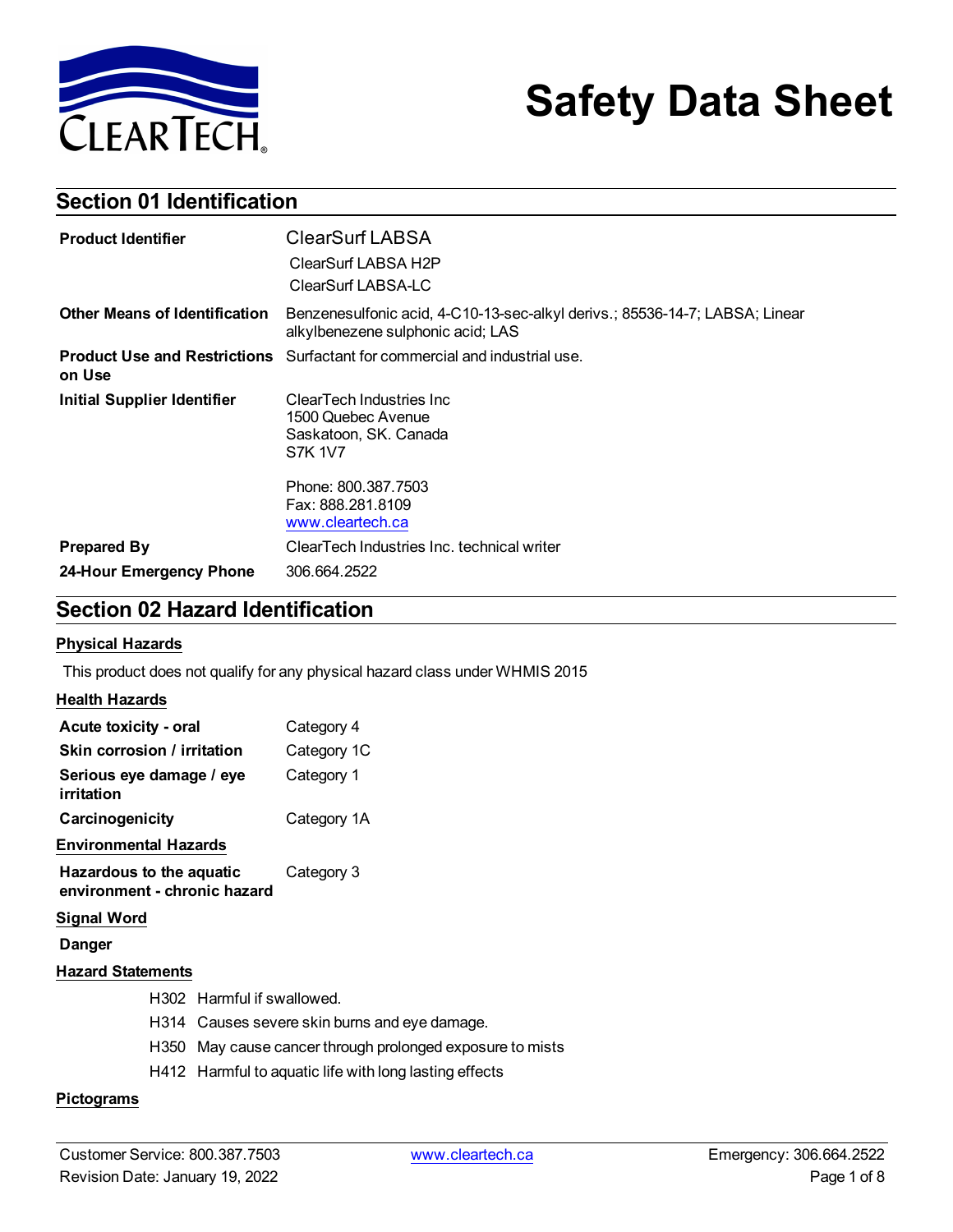## **Safety Data Sheet**<br>ClearSurf LABSA ClearSurf LABSA



#### **Precautionary Statements**

#### **Prevention**

|                 | P201 Obtain special instructions before use.                                                                                                                           |
|-----------------|------------------------------------------------------------------------------------------------------------------------------------------------------------------------|
|                 | P202 Do not handle until all safety precautions have been read and understood.                                                                                         |
|                 | P260 Do not breathe vapours, fumes, or mists.                                                                                                                          |
|                 | P264 Wash affected body parts thoroughly after handling.                                                                                                               |
|                 | P270 Do not eat, drink or smoke when using this product.                                                                                                               |
|                 | P273 Avoid release to the environment.                                                                                                                                 |
|                 | P280 Wear protective gloves, protective clothing, eye protection, face protection                                                                                      |
| <b>Response</b> |                                                                                                                                                                        |
|                 | P301 P312 P330 IF SWALLOWED: Rinse mouth. Do NOT induce vomiting. Call a POISON CENTER or doctor if<br>P331 you feel unwell.                                           |
|                 | P303 P361 P353 IF ON SKIN (or hair): Take off immediately all contaminated clothing. Rinse skin with water or<br>P363 shower. Wash contaminated clothing before reuse. |
|                 | P304 P340 P310 IF INHALED: Remove person to fresh air and keep comfortable for breathing. Immediately call a<br>POISON CENTER or doctor.                               |
|                 | P305 P351 P338 IF IN EYES: Rinse cautiously with water for several minutes. Remove contact lenses, if present<br>and easy to do. Continue rinsing.                     |
|                 | P308 P313 IF exposed or concerned: Get medical advice or attention.                                                                                                    |
| <b>Storage</b>  |                                                                                                                                                                        |

P405 Store locked up.

#### **Disposal**

P501 Dispose of contents / container in accordance with all federal, provincial and / or local regulations including the Canadian Environmental Protection Act.

#### **Hazards Not Otherwise Classified**

Not available

#### **Supplemental Information**

Not available

## **Section 03 Composition / Information on Ingredients**

#### **Hazardous Ingredients:**

| <b>Chemical name</b>                                | Common name(s)                                 | <b>CAS number</b> | Concentration (w/w%) |
|-----------------------------------------------------|------------------------------------------------|-------------------|----------------------|
| Benzenesulfonic acid, 4-C10-13-sec-alkyl<br>derivs. | Linear alkylbenezene<br>sulphonic acid (LABSA) | 85536-14-7        | ≥95%                 |
| Sulphuric acid                                      | Sulfuric acid                                  | 7664-93-9         | ≤2.0%                |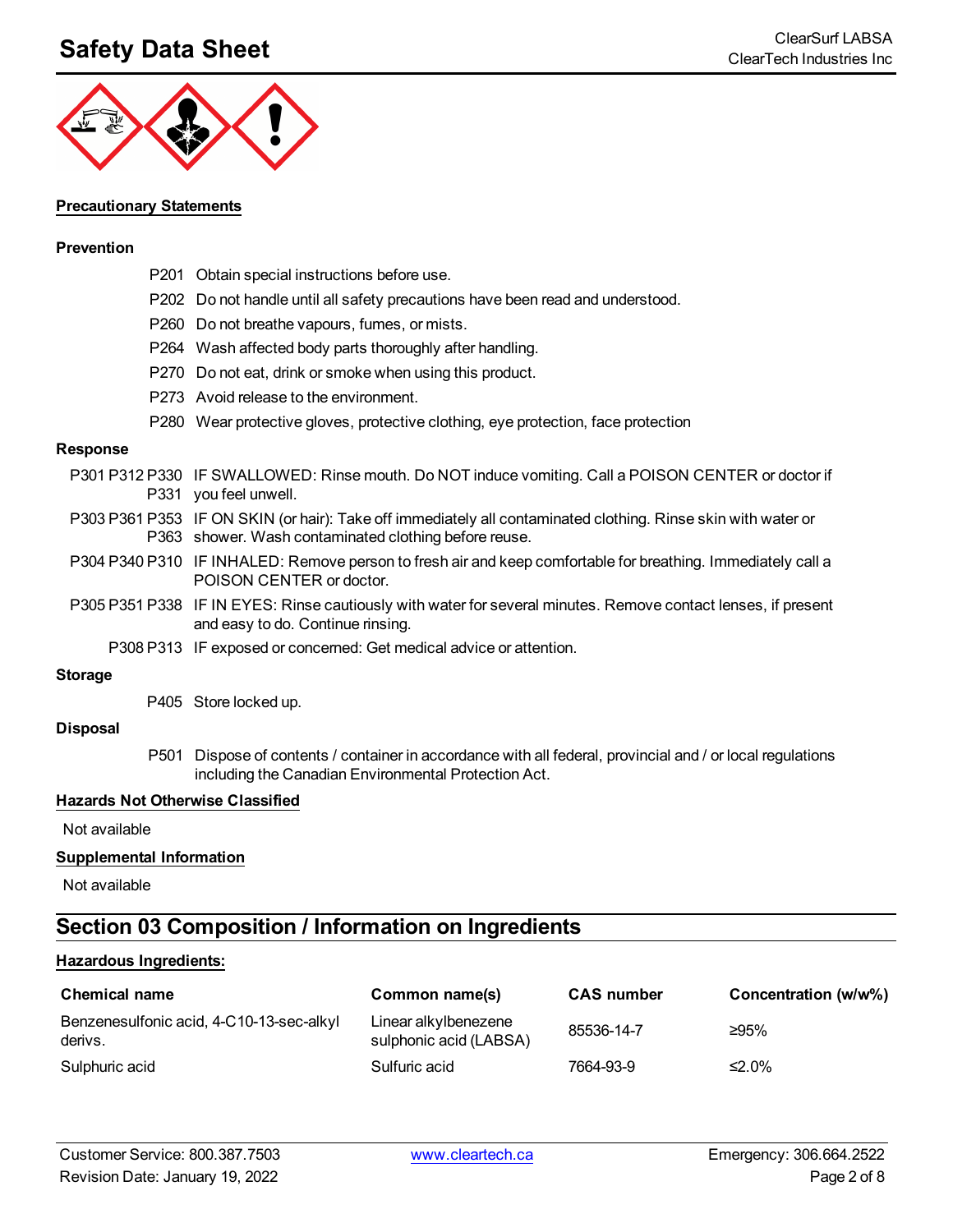### **Section 04 First-Aid Measures**

#### **Description of necessary first-aid measures**

- **Inhalation** Remove source of exposure or move person to fresh air and keep comfortable for breathing. Call a POISON CENTER or doctor. If breathing has stopped, trained personnel should begin rescue breathing or if the heart has stopped, immediately start cardiopulmonary resuscitation (CPR) or automated external defibrillation (AED). Avoid mouth to mouth contact by using a barrier device. If exposed or concerned: Get medical advice / attention.
- **Ingestion** Rinse mouth. Do NOT induce vomiting. Immediately call a POISON CENTER or doctor. If vomiting occurs naturally, lie on your side, in the recovery position. Call a POISON CENTER or doctor if you feel unwell. Rinse mouth. If exposed or concerned: Get medical advice / attention.
- **Skin contact** Avoid direct contact. Wear chemical protective clothing, if necessary. Take off immediately contaminated clothing, shoes and leather goods. Rinse skin with lukewarm, gently flowing water / shower for 30 minutes. Immediately call a POISON CENTER or doctor. Wash contaminated clothing before re-use, or discard. If exposed or concerned: Get medical advice / attention.
- **Eye contact** Avoid direct contact. Wear chemical protective gloves, if necessary. Remove source of exposure or move person to fresh air. Rinse eyes cautiously with lukewarm, gently flowing water for several minutes, while holding the eyelids open. Remove contact lenses, if present and easy to do. Continue rinsing for 30 minutes. Take care not to rinse contaminated water into the unaffected eye or onto the face. Immediately call a POISON CENTER or doctor.

#### **Most important symptoms and effects, both acute and delayed**

| Inhalation          | Causes severe burns to the mouth and throat (mist). May cause cancer through prolonged exposure to<br>mists. |
|---------------------|--------------------------------------------------------------------------------------------------------------|
| Ingestion           | Causes burns to the mouth and throat. Harmful if swallowed.                                                  |
| <b>Skin contact</b> | Causes severe skin burns.                                                                                    |
| Eye contact         | Causes serious eye damage.                                                                                   |
|                     | <b>Further information</b> For further information see Section 11 Toxicological Information.                 |

## **Section 05 Fire Fighting Measures**

| Suitable extinguishing media                      | Extinguish fire using extinguishing agents suitable for the surrounding fire.                                                                 |
|---------------------------------------------------|-----------------------------------------------------------------------------------------------------------------------------------------------|
| Unsuitable extinguishing<br>media                 | Water jets are not recommended in fires involving chemicals.                                                                                  |
| the chemical                                      | Specific hazards arising from In the event of a fire oxides of carbon and sulphur may be released. Thermal decomposition<br>occurs at 150 °C. |
| Special protective equipment<br>for fire-fighters | Wear NIOSH-approved self-contained breathing apparatus and chemical-protective<br>clothing.                                                   |

## **Section 06 Accidental Release Measures**

| <b>Personal Precautions /</b><br><b>Protective Equipment /</b><br><b>Emergency Procedures</b> | Wear appropriate personal protective equipment (See Section 08 Exposure Controls and<br>Personal Protection). Stay upwind, ventilate area. Do not breathe vapours, fumes, or mists.                                                                                                                                                             |
|-----------------------------------------------------------------------------------------------|-------------------------------------------------------------------------------------------------------------------------------------------------------------------------------------------------------------------------------------------------------------------------------------------------------------------------------------------------|
| <b>Environmental Precautions</b>                                                              | Do NOT let this chemical enter the environment. Prevent material from entering waterways,<br>sewers or confined spaces. Notify local health and wildlife officials. Notify operators of<br>nearby water intakes.                                                                                                                                |
| <b>Methods and Materials for</b><br><b>Containment and Cleaning</b><br>Up                     | SMALL SPILLS: Stop or reduce leak if safe to do so. Clean up spill with non-reactive<br>absorbent and place in suitable, covered, labeled containers. Flush area with water.<br>Contaminated absorbent material may pose the same hazards as the spilled product.<br>LARGE SPILLS: Contact fire and emergency services and supplier for advice. |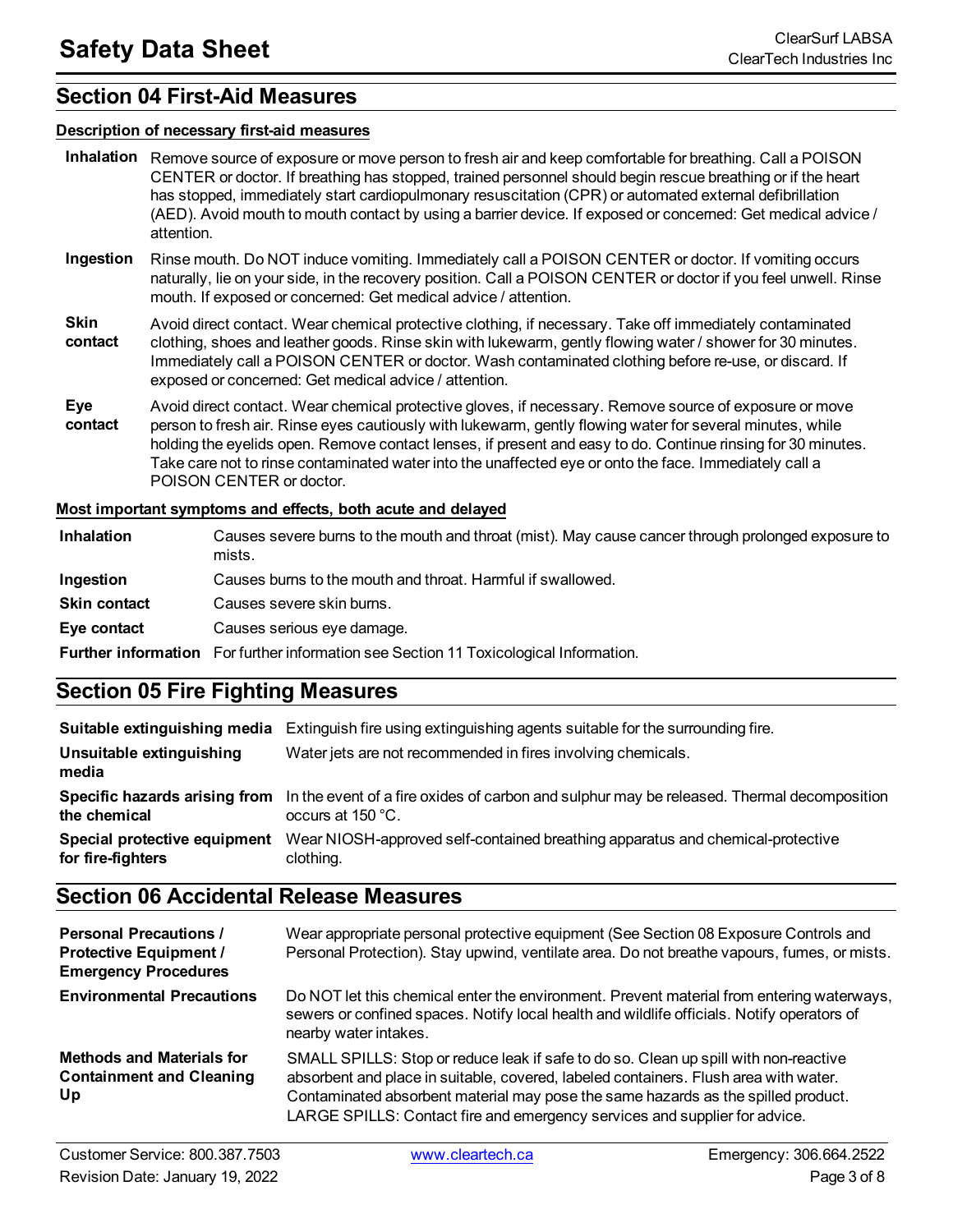## **Section 07 Handling and Storage**

|                                    | <b>Precautions for Safe Handling</b> Use proper equipment for lifting and transporting all containers. Use sensible industrial<br>hygiene and housekeeping practices. Wash thoroughly after handling. Avoid all situations<br>that could lead to harmful exposure. Prevent the release of vapours, fumes, or mists into<br>the workplace air.<br>Inspect containers for damage or leaks before handling. If the original label is damaged or<br>missing replace with a workplace label. Have suitable emergency equipment for fires, spills<br>and leaks readily available. |
|------------------------------------|-----------------------------------------------------------------------------------------------------------------------------------------------------------------------------------------------------------------------------------------------------------------------------------------------------------------------------------------------------------------------------------------------------------------------------------------------------------------------------------------------------------------------------------------------------------------------------|
| <b>Conditions for Safe Storage</b> | Store in a cool, dry area, out of direct sunlight, away from heat sources and incompatible<br>materials. Always store in original labeled container. Keep containers tightly closed when<br>not in use and when empty. Empty containers may contain hazardous residues. Protect<br>label and keep it visible.                                                                                                                                                                                                                                                               |
| Incompatibilities                  | Bases, such as potassium hydroxide, sodium hydroxide, calcium hydroxide (slaked lime),<br>ammonia, carbonates.<br>Reducing agents, such as hydrogen, sodium borohydride, sulphur dioxide, thiosulphates,<br>hydrazine, phosphites, carbon, and oxalic, formic and ascorbic acid.                                                                                                                                                                                                                                                                                            |

### **Section 08 Exposure Controls and Personal Protection**

#### **Exposure limits**

| Component                       | <b>Regulation</b>                                                                                                                                                                                                                                                                                | <b>Type of listing</b> | Value                   |
|---------------------------------|--------------------------------------------------------------------------------------------------------------------------------------------------------------------------------------------------------------------------------------------------------------------------------------------------|------------------------|-------------------------|
| Sulfuric acid (Thoracic)        | <b>ACGIH</b>                                                                                                                                                                                                                                                                                     | <b>TWAS</b>            | $0.2$ mg/m <sup>3</sup> |
| <b>Engineering controls</b>     |                                                                                                                                                                                                                                                                                                  |                        |                         |
| <b>Ventilation Requirements</b> | Mechanical ventilation (dilution or local exhaust), process or personnel enclosure and<br>control of process conditions should be provided in accordance with all fire codes and<br>regulatory requirements. Supply sufficient replacement air to make up for air removed by<br>exhaust systems. |                        |                         |
| <b>Other</b>                    | An emergency shower and eyewash station should be available, tested, and be in close<br>proximity to the product being handled in accordance with provincial regulations.                                                                                                                        |                        |                         |
| <b>Protective equipment</b>     |                                                                                                                                                                                                                                                                                                  |                        |                         |
|                                 | . The following commences in the comment of the film of the second film of the commence of the comment of the second control of the comment of the comment of the comment of the comment of the comment of the comment of the                                                                    |                        |                         |

The following are recommendations only. It is the responsibility of the employer / user to conduct a hazard assessment of the process in which this product being used and determine the proper engineering controls and PPE for their process. Additional regulatory and safety information should be sought from local authorities and, if needed, a professional industrial hygienist.

| Eye and face protection       | Where there is potential eye or face exposure, tightly fitting safety goggles and a face shield<br>or a full face respirator or similar protective equipment which protects the wearer's face and<br>eyes are recommended. Contact lenses are not recommended; they may contribute to<br>severe eye injury.                                                                                                                                                                                                                                                   |
|-------------------------------|---------------------------------------------------------------------------------------------------------------------------------------------------------------------------------------------------------------------------------------------------------------------------------------------------------------------------------------------------------------------------------------------------------------------------------------------------------------------------------------------------------------------------------------------------------------|
| Hand and body protection      | Disposable latex or nitrile gloves are recommended to prevent incidental contact. Butyl<br>rubber, neoprene, or PVC skin protection is recommended for extended contact. Leather<br>gloves are not recommended for chemical protection. Refer to manufacturer's<br>specifications for breakthrough times and permeability information; note that breakthrough<br>times and permeability vary with temperature, application and age of material. Continued<br>use of contaminated safety gear or clothing is not recommended; wash before reuse or<br>discard. |
| <b>Respiratory protection</b> | In case of insufficient ventilation wear suitable respiratory equipment.                                                                                                                                                                                                                                                                                                                                                                                                                                                                                      |
| <b>Thermal hazards</b>        | Not available                                                                                                                                                                                                                                                                                                                                                                                                                                                                                                                                                 |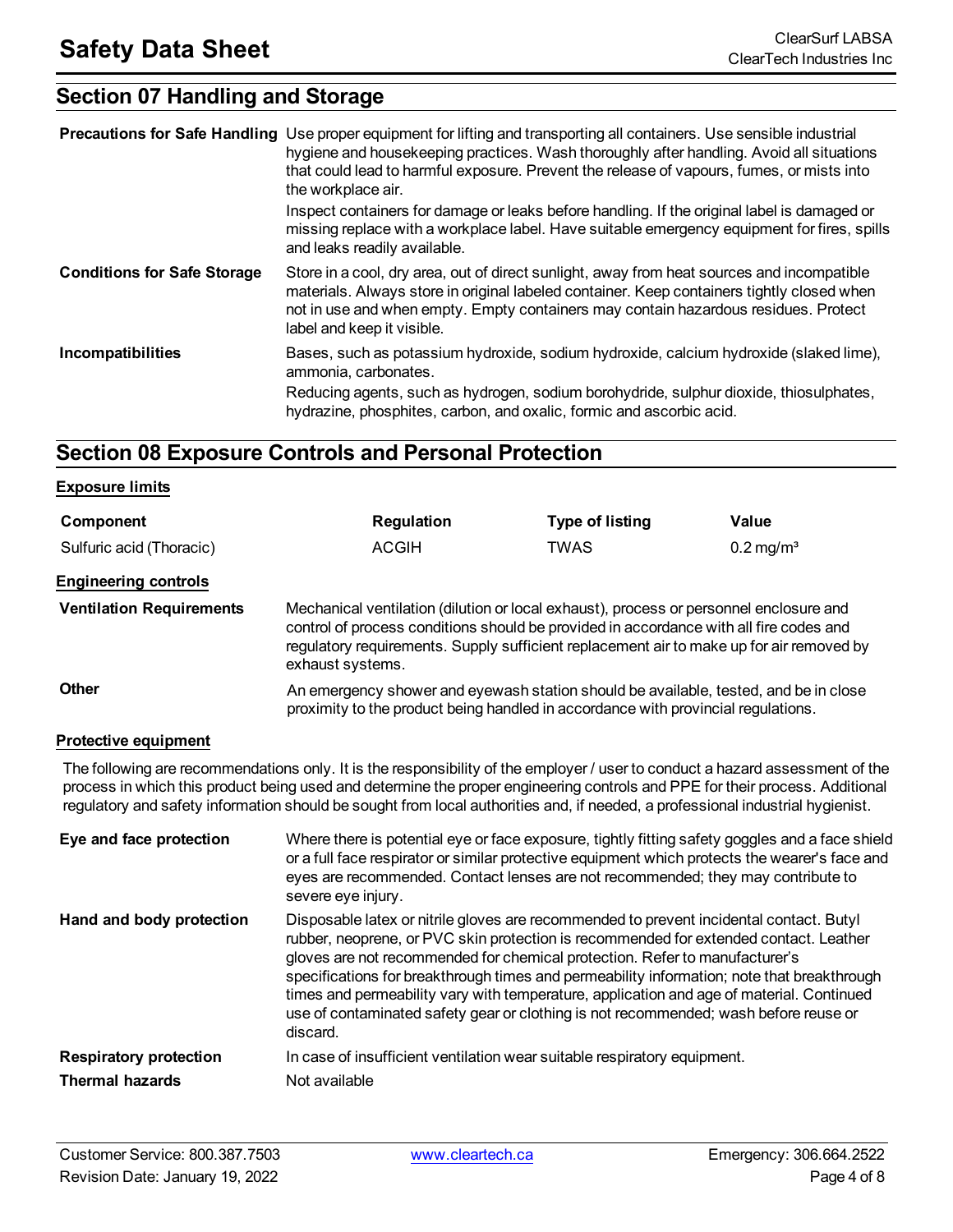## **Section 09 Physical and Chemical Properties**

#### **Appearance**

| <b>Physical state</b>                      | Liquid                   |
|--------------------------------------------|--------------------------|
| Colour                                     | <b>Brown</b>             |
| <b>Odour</b>                               | Not available            |
| <b>Odour threshold</b>                     | Not available            |
| <b>Property</b>                            |                          |
| pH                                         | $<$ 1                    |
| Melting point / freezing point             | $\sim$ -18 °C            |
| Initial boiling point and<br>boiling range | >100 °C                  |
| <b>Flash point</b>                         | Not available            |
| <b>Evaporation rate</b>                    | Not available            |
| <b>Flammability</b>                        | Not applicable           |
| Upper flammable limit                      | Not available            |
| Lower flammable limit                      | Not available            |
| Vapour pressure                            | Not available            |
| Vapour density                             | 0 Pa @ 25°C              |
| <b>Relative density</b>                    | Not applicable           |
| <b>Solubility</b>                          | 139 g/L @ 20°C in water  |
| Partition coefficient: n-<br>octanol/water | 2.2                      |
| Auto-ignition temperature                  | Not available            |
| <b>Decomposition temperature</b>           | Not available            |
| <b>Viscosity</b>                           | ~1000cP @ 25°C           |
| <b>Specific gravity</b>                    | 1.06 ± 0.01 g/mL @ 20 °C |
| <b>Particle characteristics</b>            | Not applicable           |

## **Section 10 Stability and Reactivity**

| Reactivity                                 | Reacts violently with bases.                                                                                                                                   |
|--------------------------------------------|----------------------------------------------------------------------------------------------------------------------------------------------------------------|
| <b>Stability</b>                           | This product is stable if stored according to the recommendations in Section 07.                                                                               |
| Possibility of hazardous<br>reactions      | Hazardous polymerization is not known to occur.                                                                                                                |
| <b>Conditions to avoid</b>                 | Avoid contact with incompatible materials. Do not heat.                                                                                                        |
| Incompatible materials                     | Bases, such as potassium hydroxide, sodium hydroxide, calcium hydroxide (slaked lime),<br>ammonia, carbonates.                                                 |
|                                            | Reducing agents, such as hydrogen, sodium borohydride, sulphur dioxide, thiosulphates,<br>hydrazine, phosphites, carbon, and oxalic, formic and ascorbic acid. |
| <b>Hazardous decomposition</b><br>products | Thermal decomposition may produce oxides of carbon and sulphur. Thermal decomposition<br>occurs at $150 °C$ .                                                  |

## **Section 11 Toxicological Information**

#### **Acute Toxicity (LD50 / LC50 values)**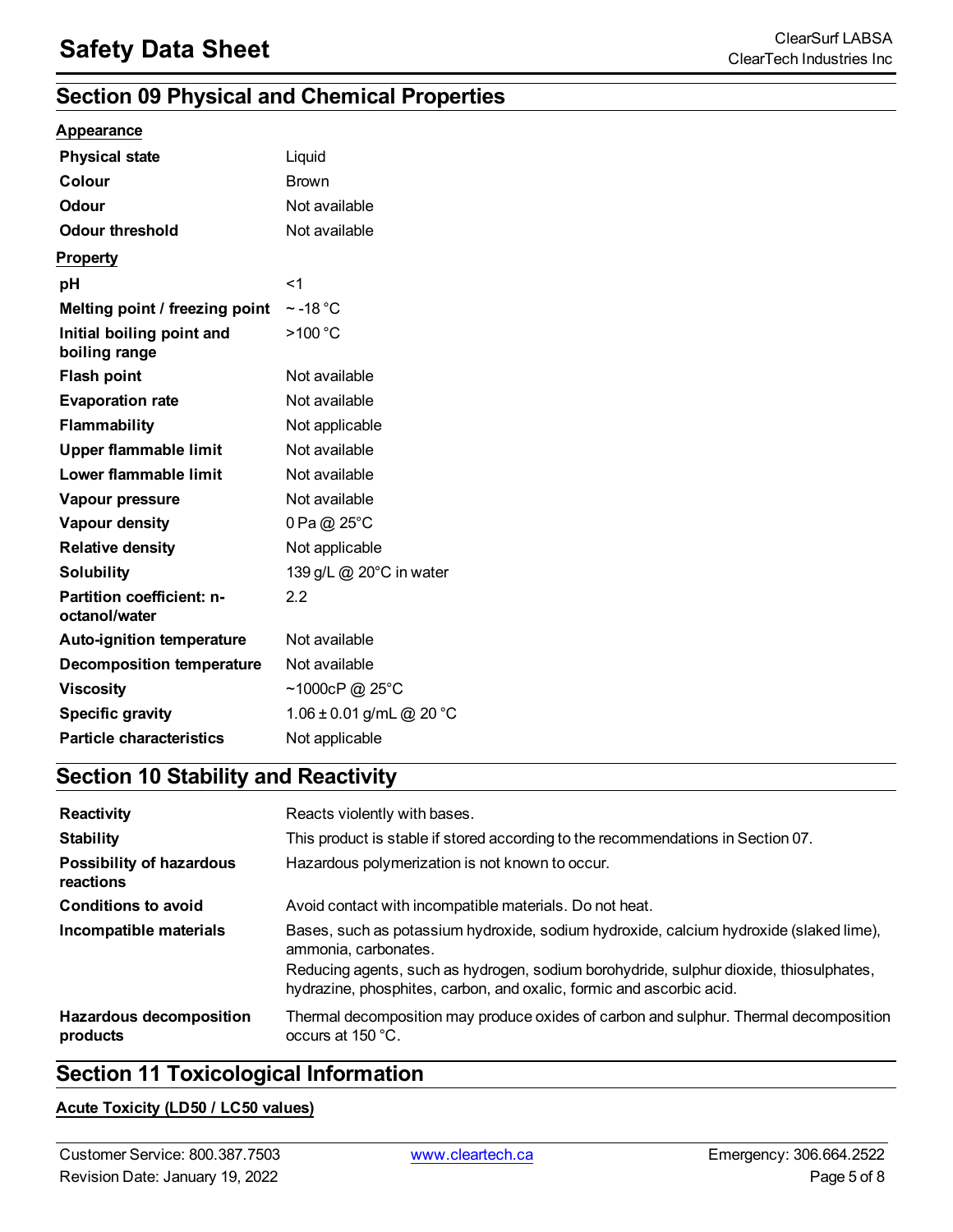## **Safety Data Sheet**<br>ClearSurf LABSA ClearSurf LABSA ClearSurf LABSA ClearSurf LABSA

| Component    | Route  | <b>Species</b> | Value             | <b>Exposure time</b> |
|--------------|--------|----------------|-------------------|----------------------|
| <b>LABSA</b> | Oral   | Rat            | 1,470 mg/kg bw    |                      |
|              | Dermal | Rat            | $>2,000$ mg/kg bw |                      |

#### **Toxic Health Effect Summary**

| <b>Chemical</b><br>characteristics | No known effects                                                                                             |
|------------------------------------|--------------------------------------------------------------------------------------------------------------|
| <b>Skin</b>                        | Causes severe skin burns.                                                                                    |
| Ingestion                          | Causes burns to the mouth and throat. Harmful if swallowed.                                                  |
| <b>Inhalation</b>                  | Causes severe burns to the mouth and throat (mist). May cause cancer through prolonged exposure to<br>mists. |
| Eye contact                        | Causes serious eye damage.                                                                                   |
| <b>Sensitization</b>               | This product and its components at their listed concentration have no known sensitizing effects.             |
| <b>Mutagenicity</b>                | This product and its components at their listed concentration have no known mutagenic effects.               |
| Carcinogenicity                    | ACGIH has classified acid mists, strong inorganic as category A1 - Confirmed human carcinogen.               |
| Reproductive<br>toxicity           | This product and its components at their listed concentration have no known reproductive effects.            |
| Specific organ<br>toxicity         | This product and its components at their listed concentration have no known effects on specific<br>organs.   |
| <b>Aspiration hazard</b>           | Not available                                                                                                |
| <b>Synergistic</b><br>materials    | Not available                                                                                                |

## **Section 12 Ecological Information**

#### **Ecotoxicity**

| Component               | <b>Type</b>                                                                                               | <b>Species</b>           | Value       | <b>Exposure Time</b> |
|-------------------------|-----------------------------------------------------------------------------------------------------------|--------------------------|-------------|----------------------|
| LABSA                   | LC50                                                                                                      | Fish                     | 1.67 mg/L   | 96 hours             |
|                         | EC <sub>50</sub>                                                                                          | Aquatic<br>invertabrates | $2.9$ mg/L  | 48 hours             |
|                         | EC <sub>50</sub>                                                                                          | Algea                    | 7.39 mg/L   | 72 hours             |
|                         | <b>EC10</b>                                                                                               | Aquatic plants           | $0.30$ mg/L | 28 days              |
| <b>Biodegradability</b> | The domestic substance list categorizes all of the components of this product as non-<br>persistent.      |                          |             |                      |
| <b>Bioaccumulation</b>  | The domestic substance list categorizes all of the components of this product as non-<br>bioaccumulative. |                          |             |                      |
| <b>Mobility</b>         | This product is water soluble, is not predicted to adsorb to soil and may contaminate ground<br>water.    |                          |             |                      |
| Other adverse effects   | Not available                                                                                             |                          |             |                      |

## **Section 13 Disposal Considerations**

| <b>Waste From Residues /</b>  | Dispose in accordance with all federal, provincial, and local regulations including the                                                                                     |
|-------------------------------|-----------------------------------------------------------------------------------------------------------------------------------------------------------------------------|
| <b>Unused Products</b>        | Canadian Environmental Protection Act.                                                                                                                                      |
| <b>Contaminated Packaging</b> | Do not remove label, follow label warnings even after the container is empty. Empty<br>containers should be recycled or disposed of at an approved waste handling facility. |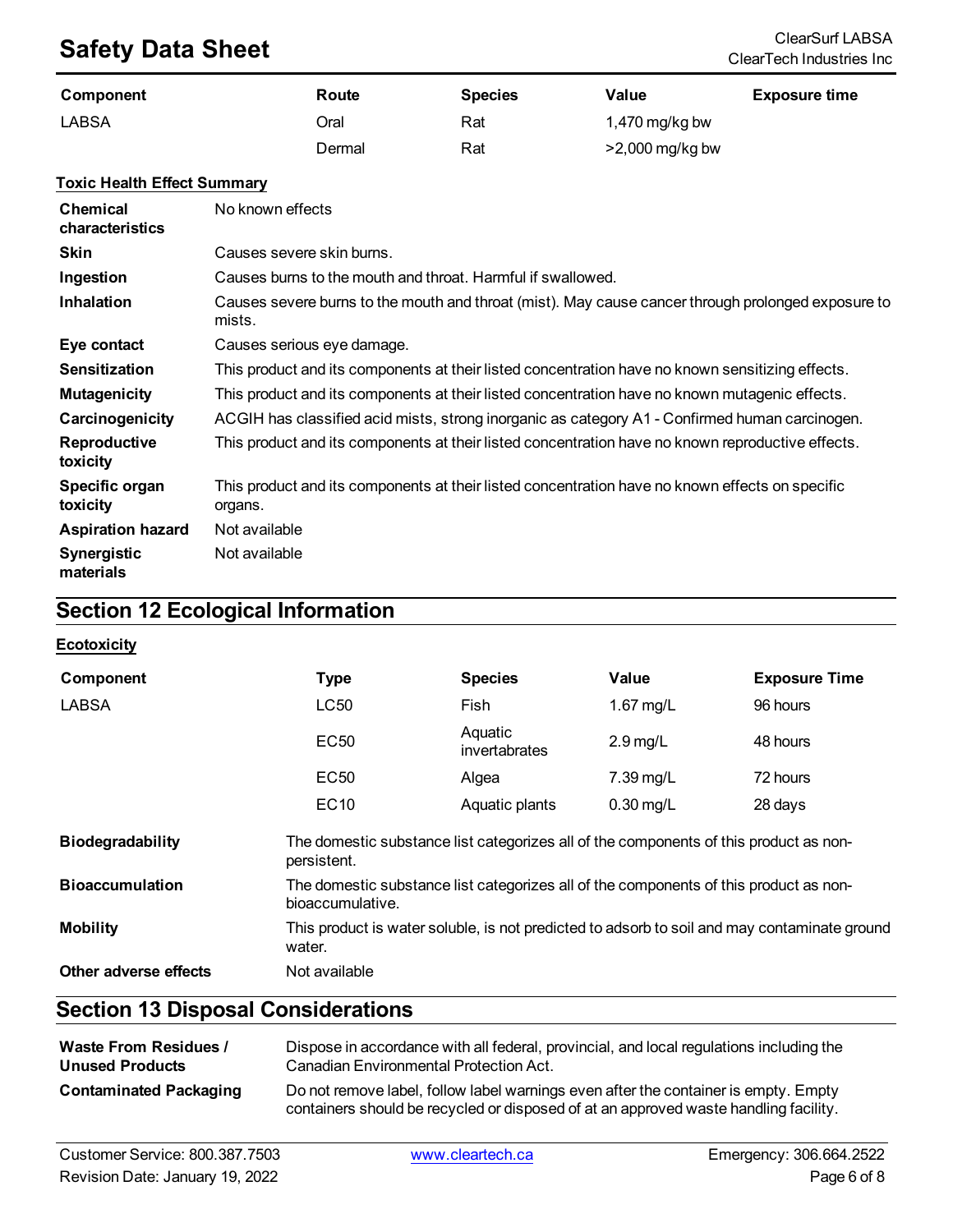## **Section 14 Transport Information**

| UN number                                  | UN2586                                                                                                                            |
|--------------------------------------------|-----------------------------------------------------------------------------------------------------------------------------------|
| UN proper shipping name<br>and description | ALKYLSULPHONIC ACIDS, LIQUID<br>with not more than 5% free sulphuric acid                                                         |
| Transport hazard class(es)                 | 8                                                                                                                                 |
| Packing group                              | Ш                                                                                                                                 |
| <b>Excepted quantities</b>                 | Not available                                                                                                                     |
| <b>Environmental hazards</b>               | Not listed as a marine pollutant under Canadian TDG Regulations, schedule III.                                                    |
| <b>Special precautions</b>                 | No special provisions                                                                                                             |
| <b>Transport in bulk</b>                   | ERAP index: not available                                                                                                         |
|                                            | MARPOL 73/78 and IBC Code:<br>This product is not listed in Chapter 17 of the IBC Code.                                           |
| <b>Additional information</b>              | Secure containers (full or empty) during shipment and ensure all caps, valves, or closures<br>are secured in the closed position. |

**TDG PRODUCT CLASSIFICATION: This product has been classified on the preparation date specified at section 16** of this SDS, for transportation in accordance with the requirements of part 2 of the Transportation of Dangerous Goods Regulations. If applicable, testing and published test data regarding the classification of this product are **listed in the references at section 16 of this SDS.**

### **Section 15 Regulatory Information.**

**NOTE: THE PRODUCT LISTED ON THIS SAFETY DATA SHEET HAS BEEN CLASSIFIED IN ACCORDANCE WITH THE HAZARD CRITERIA OF THE CANADIAN HAZARDOUS PRODUCTS REGULATIONS. THIS SAFETY DATA SHEET CONTAINS ALL INFORMATION REQUIRED BY THOSE REGULATIONS.**

All components of this product appear on the domestic substance list.

## **Section 16 Other Information**

#### **Date of latest revision: January 19, 2022**

**Note:** The responsibility to provide a safe workplace remains with the buyer / user. The buyer / user should consider the health hazards and safety information contained herein as a guide and should take those precautions required in an individual operation to instruct employees and develop work practice procedures for a safe work environment. The information contained herein is, to the best of our knowledge and belief, accurate. However, since the conditions of handling and use are beyond our control, we make no guarantee of results, and assume no liability for damages incurred by the use of this material. It is the responsibility of the buyer / user to comply with all applicable laws and regulations regarding handling, using, reselling and shipping this product.

#### **Attention: Receiver of the chemical goods / SDS coordinator**

As part of our commitment to the RDC Responsible Distribution® initiative, ClearTech Industries Inc. and its associated companies require, as a condition of sale, that you forward the attached Safety Data Sheet(s) to all affected employees, customers, and end-users. ClearTech will send any available supplementary handling, health, and safety information to you at your request.

If you have any questions or concerns please call our customer service center.

#### **References:**

1) CHEMINFO 2) TOXNET 3) eChemPortal 4) ECHA